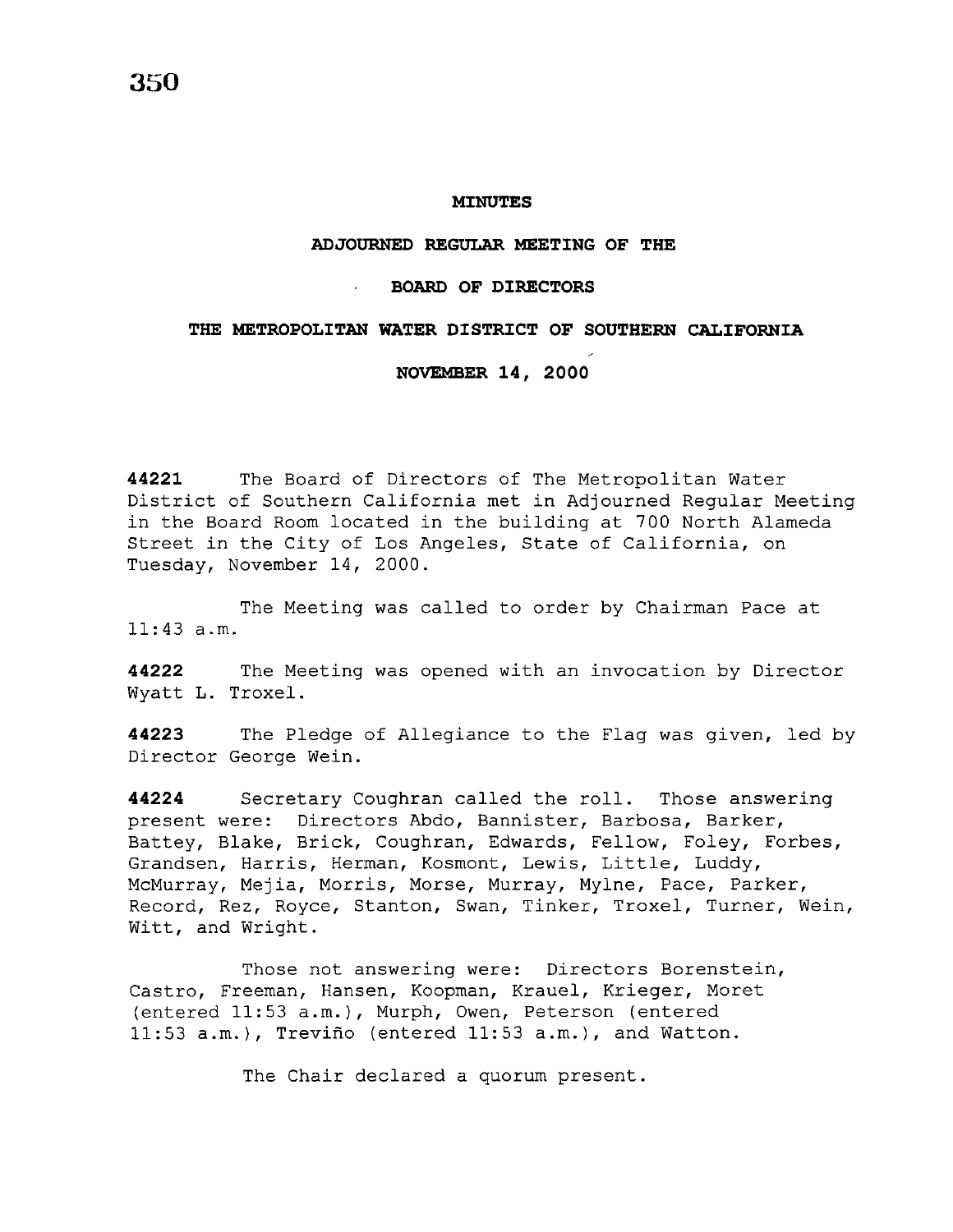$\epsilon\tau$ 

44225  $\ldots$  Chairman Pace inquired if there were any additions to the agenda. There being none, the Chair declared only those matters listed on the agenda would be considered.

**44226** Chairman Pace invited members of the public to address the Board on matters within the Board's jurisdiction.

Eldon Hughes, member of the Sierra Club, commented on the Cadiz Groundwater Storage Program and urged the Board to extend the time for comments on the Supplemental Environmental Impact Statement for at least another ninety days.

**44227** There being no objection, the Chair ordered the reading of the Minutes of the Meetings for October 10 and 17, 2000, dispensed with, copies having been mailed to each Director.

Director Blake moved, seconded by Director Edwards and carried, approving the foregoing Minutes as mailed.

Director Stanton requested to be recorded as abstaining.

**44228** Director Murray moved, seconded by Director Kosmont and carried, approving a thirty-day leave of absence for Director James Blake, commencing December 2, 2000.

**44229** Chairman Pace reported on events in which he participated on behalf of Metropolitan, as follows: On November 2 Metropolitan hosted a special event featuring a "New Generation of Latino Water Industry Leaders". The event began with a panel discussion on water quality and infrastructure with speakers Dr. David Hayes-Bautista, Director, UCLA Center for the Study of Latino Health; Dr. Ricardo de Leon, Metropolitan's Principal Microbiologist; and Francisco Ugalade, Reporter with KMEX-TV, Channel 34. A reception followed in which Jesse Silva, General Manager of Imperial Irrigation District; Pete Silva, Member of the State Resources Control Board; and Metropolitan's General Manager Ron Gastelum, were recognized for all their contributions to the water industry. The Chair attended the ACWA 2000 fall conference in Anaheim last week where their agenda included issues critical to the water community at the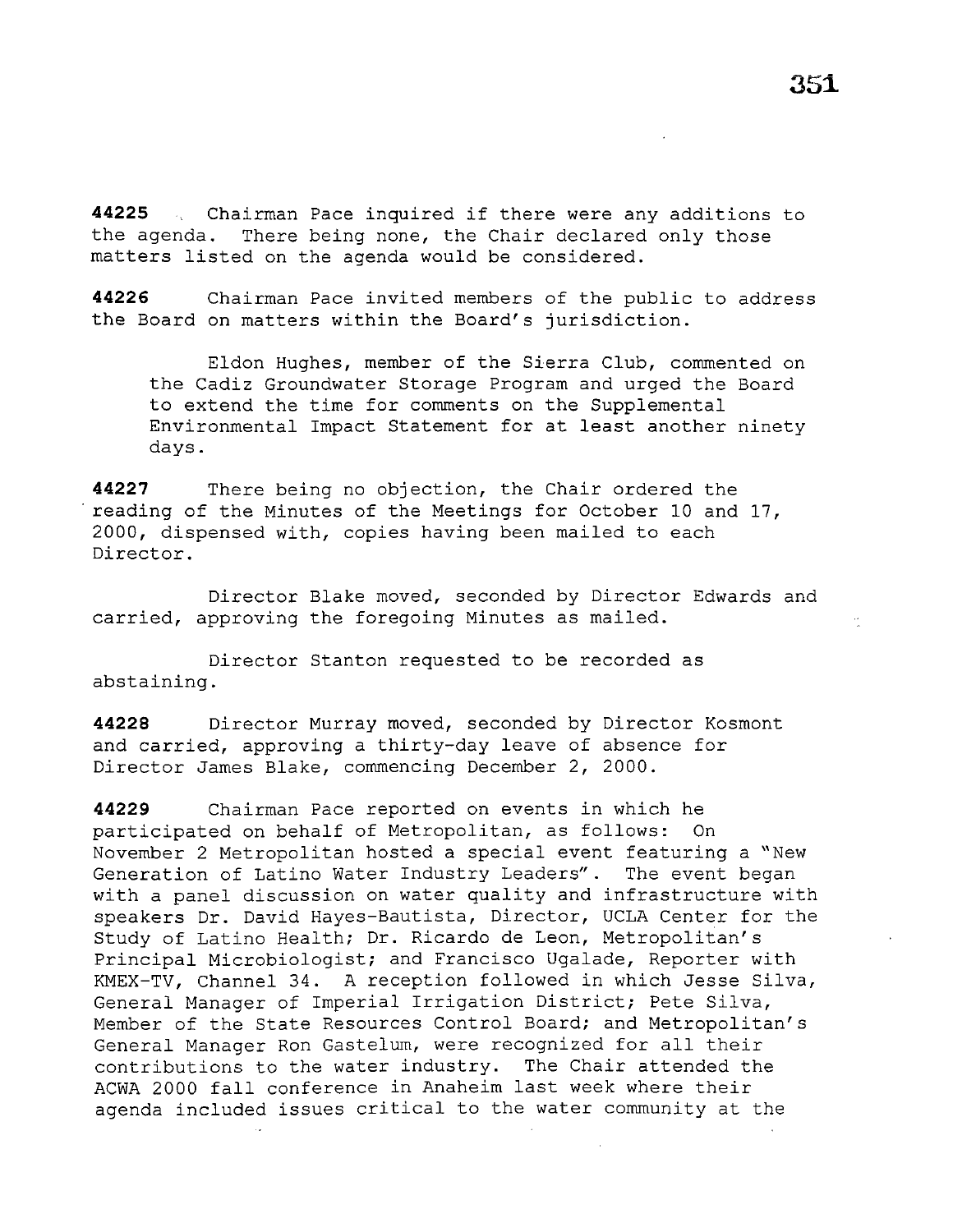federal and state level. On October 27 the Southern California Water Committee held its annual dinner and honored Mary Jane Forster for her dedicated service on the State Water Resources Control Board. The Chair announced the forthcoming retirement, after 33-1/2 years of service, of Tom Lovil, one of the inspection trip managers who has taken many Directors on their trips of the Colorado River and the State Water Project.

Directors Moret, Peterson, and Trevino took their seats at 11:53 a.m.

**44230** Strategic Plan Steering Committee Chairman Kosmont commented on the workshop held earlier today, and stated that a next scheduled session will be held on Tuesday, November 28, 2000, at 9:00 a.m. The purpose of the session is to bring back the materials requested from today's discussion and the answers imposed. At the next workshop, it is expected that some conclusions will be brought back on the outstanding issues and questions and for a rate structure action plan that can be ratified in December.

**44231** Chairman Pace reported there are no new committee appointments.

**44232** Director Blake moved, seconded by Director Stanton and carried, deferring the election of the Board Secretary and the three nonofficer members of the Executive Committee until the February 2001 Board Meeting, as set forth in the letter signed by Chairman Pace on October 24, 2000.

Board Secretary Coughran requested to be recorded as abstaining.

**44233** General Manager Gastelum requested Assistant General Counsel Kightlinger to give a report on the Colorado River matters. Mr. Kightlinger stated that the parties met with Deputy Secretary of the Interior Hayes at the ACWA conference and held three days of detailed negotiations among all the Colorado River agencies in California. The negotiations are not quite complete as there are a couple of outstanding issues yet to be resolved. A conference call is scheduled for next Wednesday in the hopes of completing this matter in the next couple of weeks. Regarding the environmental documentation for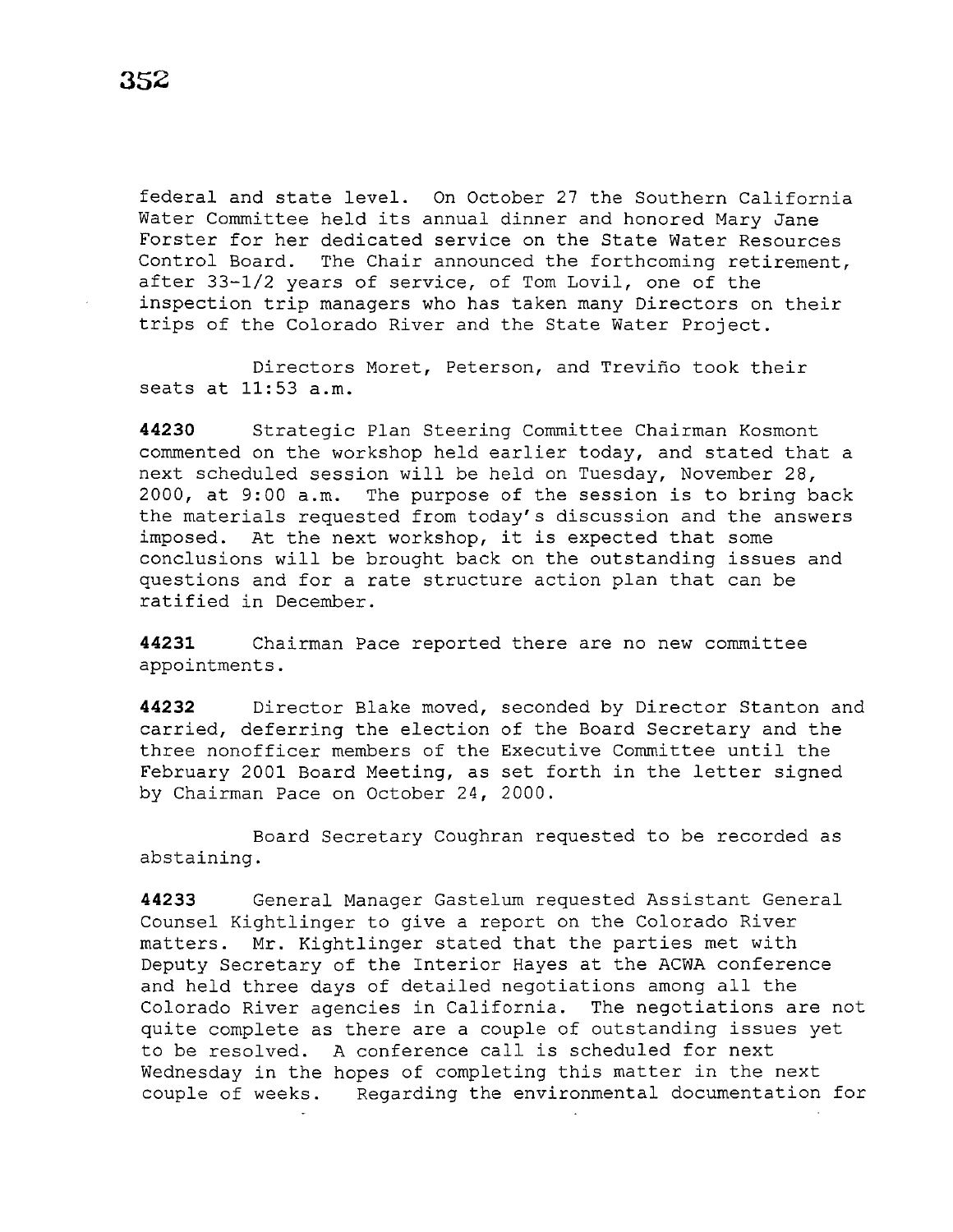this project, Imperial and San Diego have completed an administrative draft that they plan to have out for public circulation early next year. The various environmental documents needed for surplus criteria, as well as for the quantification settlement agreement, are in draft form and now out for public review, particularly on the interim surplus criteria, and the parties hope to have the interim surplus criteria complete by January.

Regarding the Bay-Delta and CALFED matters, and the summary of District activities, General Manager Gastelum referred to his monthly activity report for October, signed November 7, 2000, which was distributed earlier.

**44234** General Counsel Walston referred to his activity report dated November 7, 2000, which was distributed earlier. Mr. Walston reported that in the Planning and Conservation League, et al. v. California Department of Water Resources, et al. (the Monterey Amendment case), the Central Coast Water Agency and the Department of Water Resources have filed petitions for review in the State Supreme Court. It is expected that the Court will decide whether to review the case within the next 60 to 90 days.

Mr. Walston also stated that in the San Luis Coastal Unified School District v. City of Morro Bay case, the California Supreme Court denied the petition for review and the decision is now final. The Court of Appeal held that transferees (buyers of water) have the right to wheel water through public conveyance systems, not just sellers or transferors. According to the Court, the phraseology in the wheeling statute of a bonafide transferor applies equally to sellers and buyers, and both have the right to enter into wheeling arrangements.

In the Solid Waste Agency of Northern Cook County v. U.S. Army Corps of Engineers case, two weeks ago the U.S. Supreme Court heard oral arguments. That case raises the question whether the Army Corps of Engineers has jurisdiction under Section 404 of the Clean Water Act to regulate isolated wetlands or isolated ponds that are not really navigable. The Corps has asserted authority to regulate all waters in the country whether they are navigable or not. General Counsel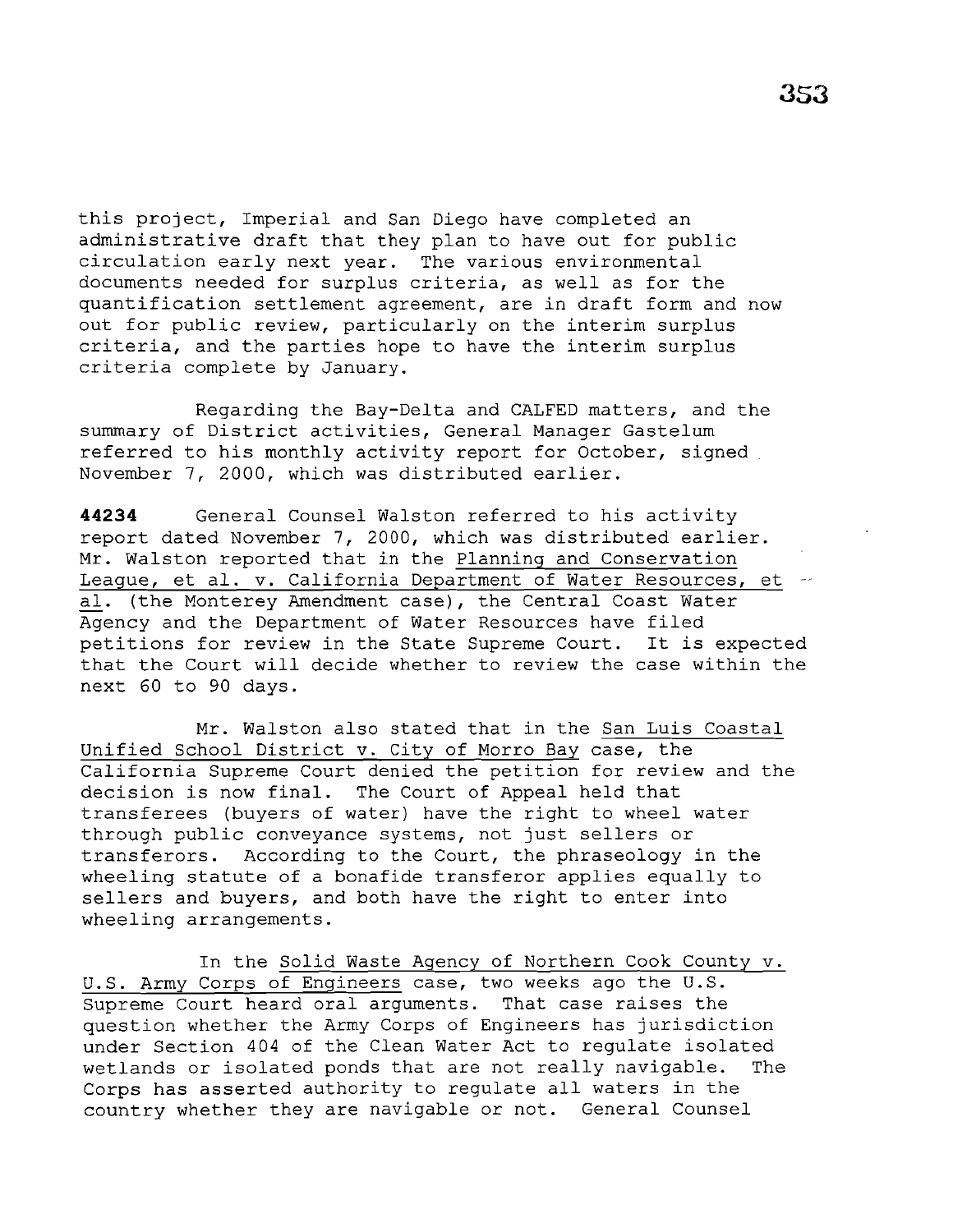Walston felt that the Court was disturbed by the Corps' position and seemed likely to embrace the result that the Corps' jurisdiction only extends to waters that are navigable and not all waters as the Corps has asserted.

Mr. Walston announced that the next Member Agency Legal Counsel Dinner will be held on Thursday, November 16, 2000, starting at 5:30 p.m. The featured speaker will be Bill Kahrl, former member of the Editorial Board of the Sacramento Bee, and a distinguished commentator on California water issues.

**44235** The reports of the Standing Committees are as follows:

On behalf of the Executive Committee, Chairman Pace reported that the committee heard a report from Director Foley on the activities pertaining to the Colorado River Board, the Consent Calendar items passed with one abstention, and the postponement of the election for Board Secretary and three nonofficer members of the Executive Committee also passed with one abstention. On November 28 the Subcommittee on Rules will begin at 8:00 a.m. and the Strategic Plan Workshop at 9:00 a.m., with the other subcommittee meetings following.

Budget and Finance Committee Chairman Bannister reported there were no Consent Calendar Items, and Agenda Item 9-6 relating to the Cadiz Groundwater Storage Program was withdrawn. The committee heard a presentation on the review of Metropolitan's Treasury Operations and will continue the review and discussions at the December meeting.

Engineering and Operations Committee Vice Chairman Tinker reported the committee unanimously approved the Consent Calendar items. The committee also approved Agenda Item 9-1 and requested it be moved to the Consent Calendar. Agenda Item 9-7, ratifying award of a sole source urgent necessity contract, not to exceed \$125,000, to DeZurik International, was withdrawn from the agenda due to the previously approved authority of the General Manager and no Board approval is required at this time. The committee heard an extensive report on alternative contingency alignments for the Arrowhead Tunnels on the Inland Feeder Project. Staff is to complete a written report to be mailed to all Directors. This item will be further discussed at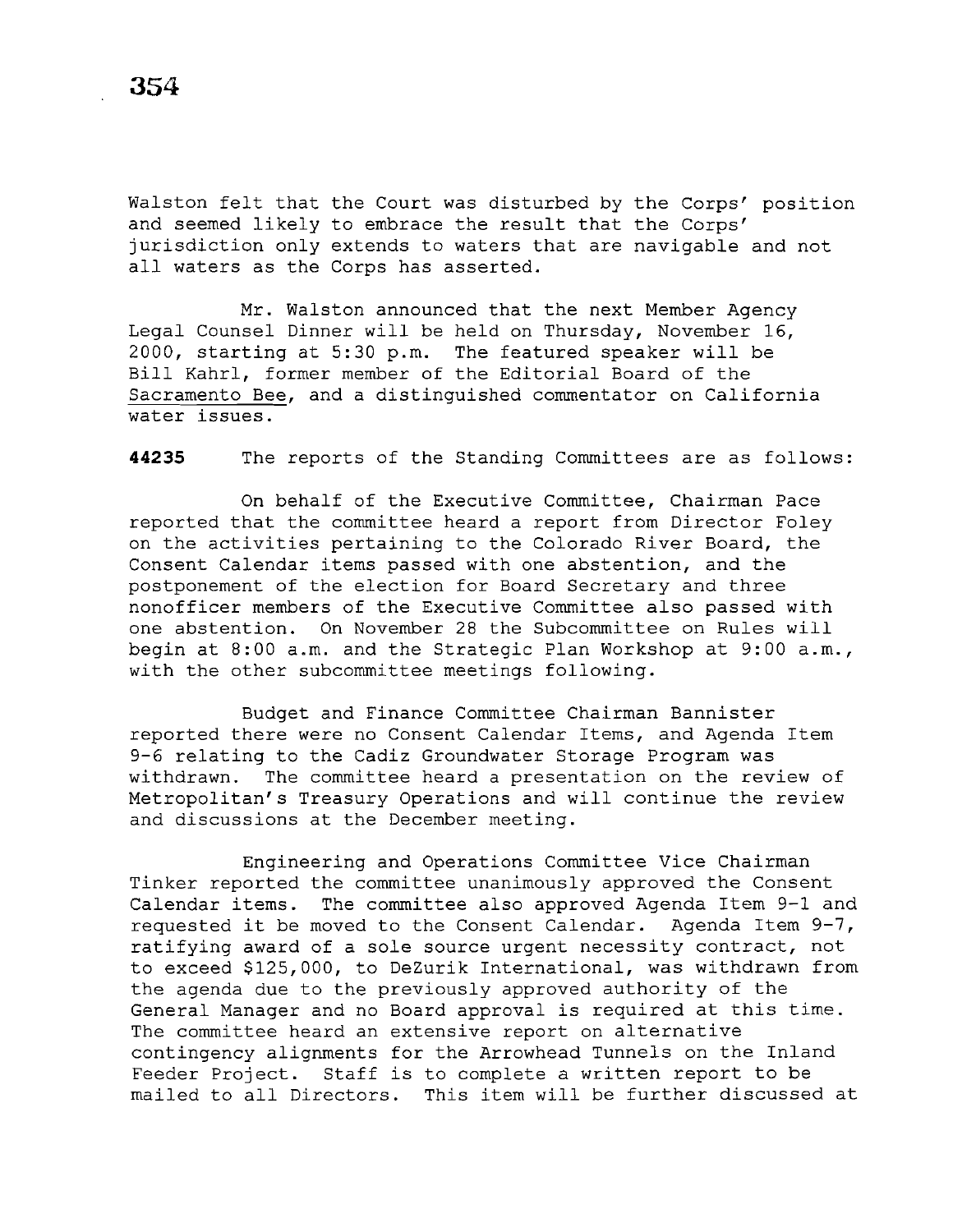the December committee meeting, with a decision by the Board at its January. meeting.

Legal and Claims Committee Chairman Morse reported the committee had a healthy discussion on the State Water Resources Control Board's Phase 8 hearings, which will be continued at the December meeting. The committee unanimously approved the Consent Calendar item. Agenda Items 9-3 and 9-4 were also approved, with two opposing votes on Item 9-4. Director Morse requested that Agenda Items 9-3 and 9-4 be added to the Consent Calendar.

Communications and Legislation Committee Chairman Peterson reported the committee heard an update on federal legislative matters, including the election results and a discussion of bills signed recently, especially the federal cost sharing for Diamond Valley Lake educational facilities, which the President signed last Thursday, and funds for salinity control in the Colorado River basin, and the Desalination Research and Innovation Partnership (DRIP). There was also a report on potential state and federal legislation impacting Metropolitan. The staff also provided an outlook for state legislative proposals for potential sponsorship by Metropolitan on either water quality or reliability.

Water Planning and Resources Committee Vice Chairman Wright reported that at the public hearing on the Draft Regional Urban Water Management Plan for Metropolitan, comments from the public were received and noted. Additionally, Director Brick will be submitting his comments on the plan which staff will address prior to the plan's adoption in December. The committee unanimously approved Agenda Item 9-2 and Director Wright requested that Agenda Item 9-2 be added to the Consent Calendar. In the discussion on the State Water Resources Control Board's Phase 8 proceedings, the committee directed staff to calendar an item for the December meeting to address the introduction of water into the State Water Project aqueduct system and Metropolitan's Colorado River Aqueduct and distribution system.

Director Morris moved, seconded by Director Stanton and carried, and the Board approved the Consent Calendar Items, **M.I. 44236** through **M.I. 44246,** as follows: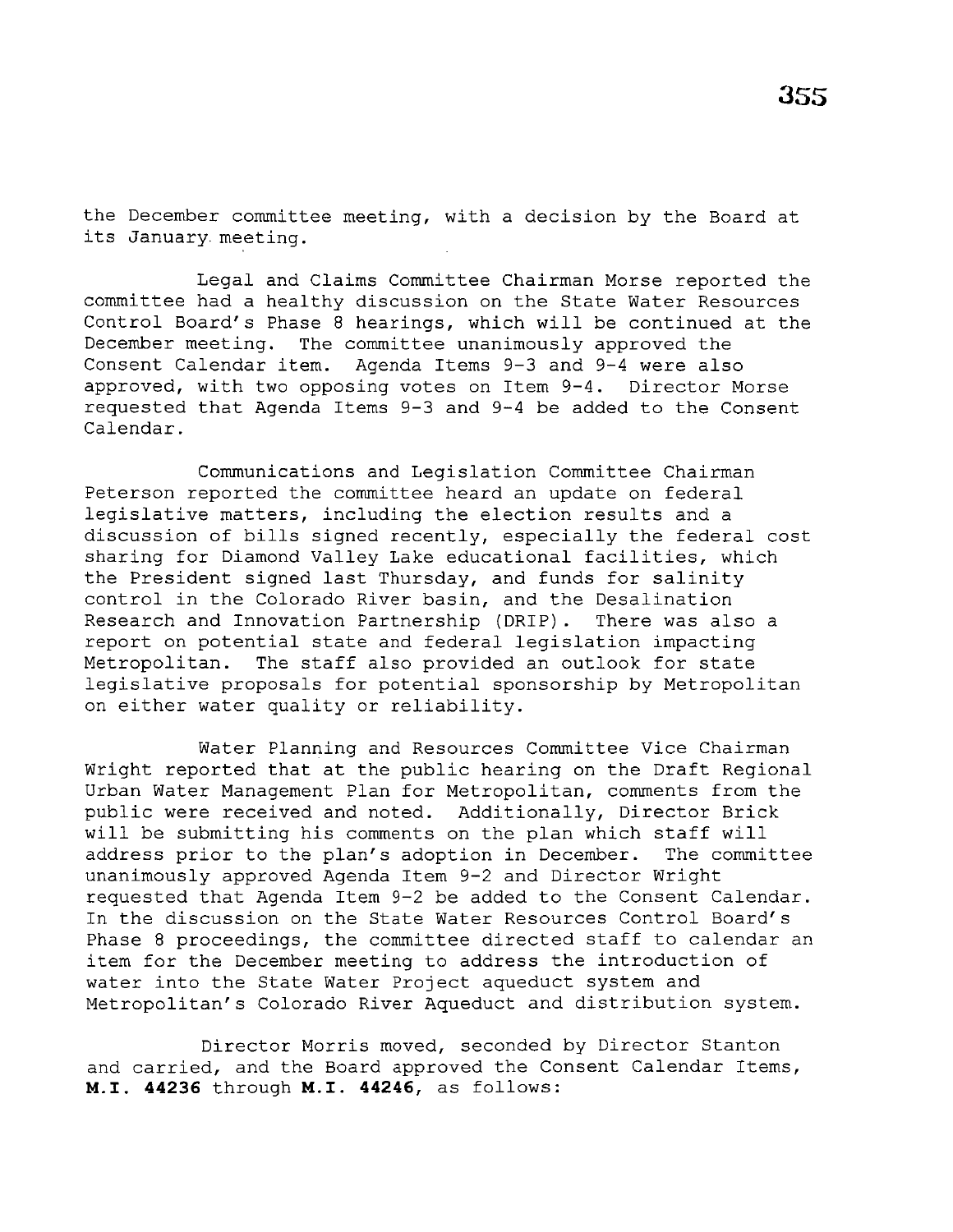**44236** The Board (1) authorized Appropriation No. 15360 in the amount of \$325,000 to finance the feasibility study, preliminary engineering, preparation of environmental documentation, and the preparation and submission to the Federal Energy Regulatory Commission of the application for a small conduit hydroelectric exemption; and (2) determined that pursuant to the California Environmental Quality Act (CEQA), the proposed action qualified for a Categorical Exemption (Class 6, Section 15306 of the State CEQA Guidelines), as set forth in the letter signed by the General Manager on October 24, 2000.

**44237** Authorized the General Counsel to amend the contract with Duncan, Weinberg, Genzer & Pembroke for an additional \$200,000 for legal advice and representation on electric .industry restructuring matters, as set forth in the letter signed by the General Counsel on October 24, 2000.

**44238** In accordance with the negotiated labor agreements with Metropolitan's four bargaining units, the Board adopted **Resolution 8711** increasing Metropolitan's contributions to the medical plans maintained by Public Employees' Retirement System for employees and annuitants in classifications represented by these units, said changes to be effective January 1, 2001 through December 31, 2001, as set forth in the letter signed by the General Manager on October 24, 2000, said Resolution entitled:

# **RESOLUTION FIXING THE EMPLOYER'S CONTRIBUTION UNDER THE PUBLIC EMPLOYEES' MEDICAL AND HOSPITAL CARE ACT**

**44239**  Board: Regarding two Capital Investment Plan projects, the

1. Authorized (a) \$244,000 (Appropriation No. 15355, No. 2) from the Pay-As-You-Go Fund; (b) the General Manager to have all work performed to replace two existing domestic water system pumps at the Weymouth plant; and (c) determined that pursuant to the California Environmental Quality Act (CEQA), the proposed action qualified for a Categorical Exemption (Class 1, Section 15301 and Class 2, Section 15302 of the State CEQA Guidelines); and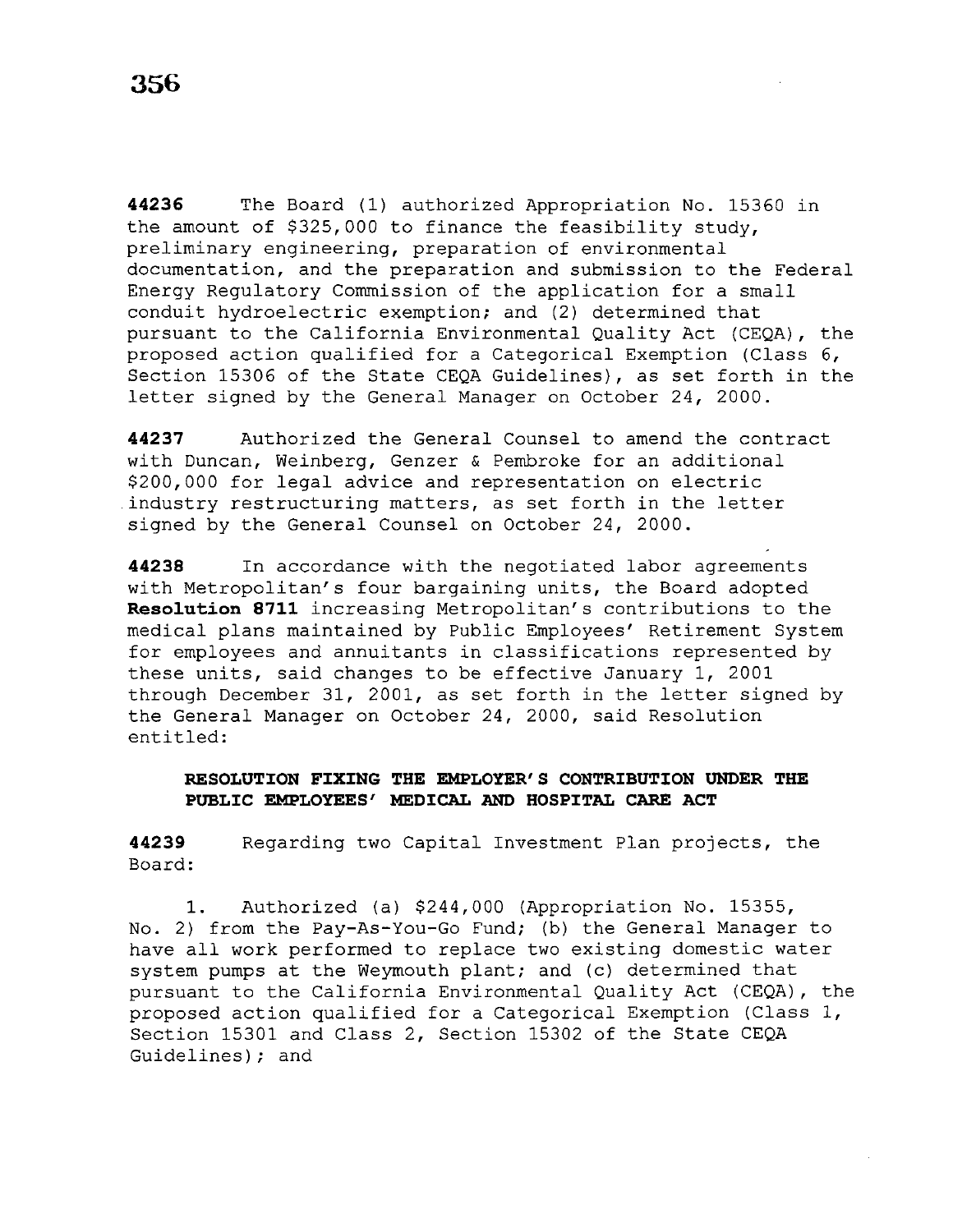2. Authorized (a) Appropriation No. 15352 in the amount of \$1.033 million from the Pay-As-You-Go Fund; (b) the General Manager to have all work performed for staged replacement of Accusonic flowmeter control units and installation of SCADA remote terminal units; (c) the General Manager to execute procurement contracts exceeding \$250,000; and (d) determined that pursuant to the CEQA, the proposed action for the purpose of procuring the flowmeters qualified for a Categorical Exemption (Class 1, Section 15301 of the State CEQA Guidelines), all as set forth in the letter signed by the General Manager on October 24, 2000.

**<sup>44240</sup>**The Board (a) certified that it has reviewed and considered the information contained in the Final Environmental Impact Report (FEIR) for the Annexation No. 63 project, and adopted the Lead Agency's findings related to the FEIR; (b) adopted **Reso1ution 8712** granting Calleguas Municipal Water District's request for consent of Annexation No. 63, concurrently to Metropolitan and Calleguas, by establishing Metropolitan's terms and conditions for this annexation; and (c) adopted **Reso1ution 8713** to impose water standby charges at a rate of \$9.58 per acre or per parcel of less than one acre within the proposed annexation, as set forth in the letter signed by the General Manager on October 19, 2000; said Resolutions entitled:

**Reso1ution 8712 RESOLUTION OF THE BOARD OF DIRECTORS OF THE METROPOLITAN WATER DISTRICT OF SOUTHERN CALIFORNIA CONSENTING TO CALLEGUAS' ANNEXATION NO. 63 AND FIXING THE TERMS AND CONDITIONS OF SAID ANNEXATION TO THE METROPOLITAN WATER DISTRICT OF SOUTHERN CALIFORNIA** 

**Reso1ution 8713 RESOLUTION OF THE BOARD OF DIRECTORS OF THE METROPOLITAN WATER DISTRICT OF SOUTHERN CALIFORNIA FIXING AND ADOPTING WATER STANDBY CHARGE CONTINGENT UPON CALLEGUAS ANNEXATION NO. 63** 

**44241** The Board (a) certified that it has reviewed and considered the information contained in the Negative Declaration and adopted the Lead Agency's findings related to the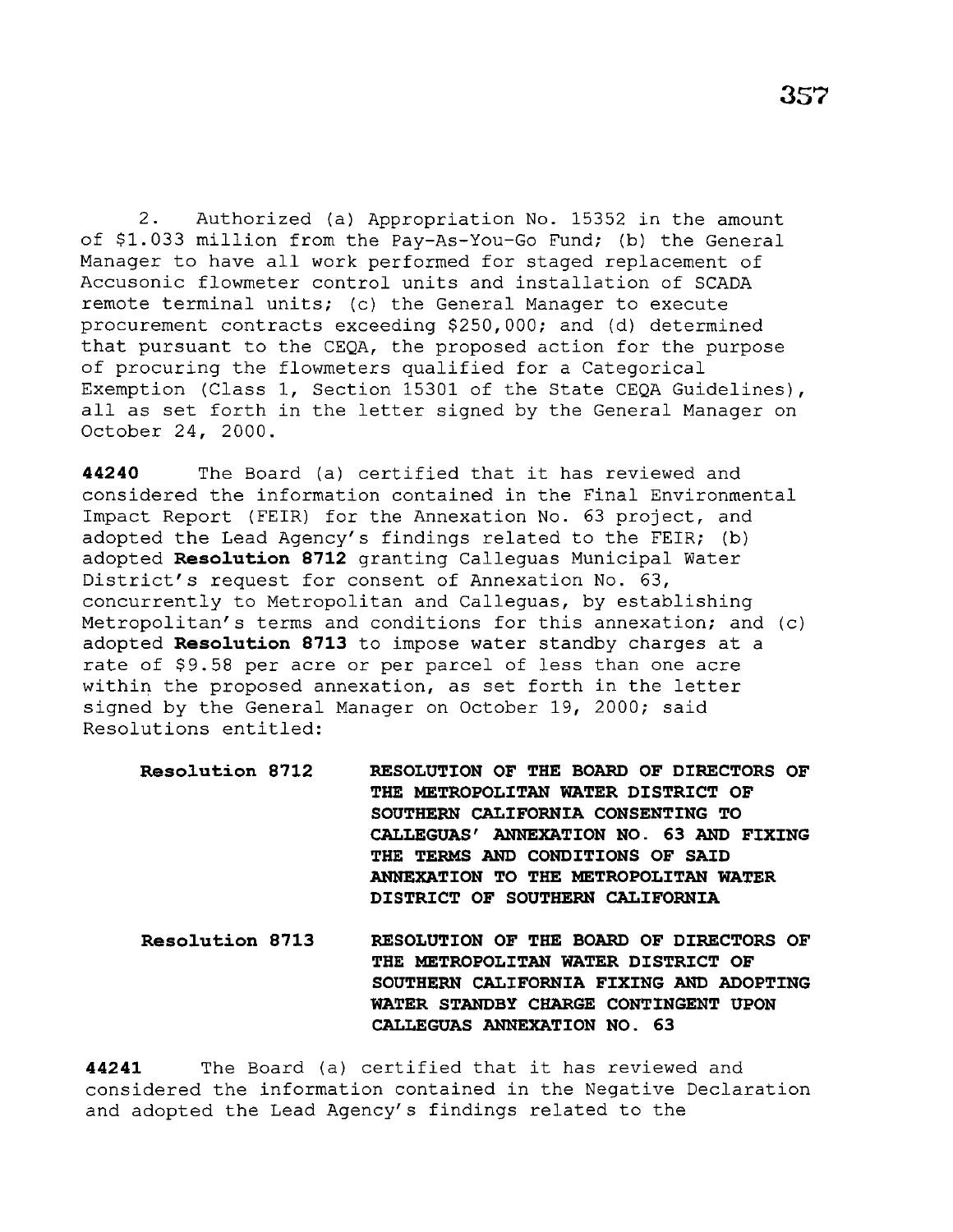Declaration prior to reaching a decision on the 66<sup>th</sup> Fringe Annexation (formerly American Beauty Annexation); (b) adopted **Reso1ution 8714** granting Eastern Municipal Water District's request for consent of the 66<sup>th</sup> Fringe Annexation concurrently to Metropolitan and Eastern, by establishing Metropolitan's terms and conditions for this annexation; and (c) adopted **Resolution 8715** to impose water standby charges at a rate of \$6.94 per acre or per parcel of less than one acre within the proposed annexation, as set forth in the letter signed by the General Manager on October 19, 2000; said Resolutions entitled:

- **Reso1ution 8714 RESOLUTION OF THE BOARD OF DIRECTORS OF THE METROPOLITAN WATER DISTRICT OF SOUTHERN CALIFORNIA CONSENTING TO EASTERN' S 66TH FRINGE ANNEXATION (FORMERLY AMERICAN BEAUTY ANNEXATION) AND FIXING THE TERMS AND CONDITIONS OF SAID ANNEXATION TO THE METROPOLITAN WATER DISTRICT OF SOUTHERN CALIFORNIA**
- **Reso1ution 8715 RESOLUTION OF THE BOARD OF DIRECTORS OF THE METROPOLITAN WATER DISTRICT OF SOUTHERN CALIFORNIA FIXING AND ADOPTING WATER STANDBY CHARGE CONTINGENT UPON 66th FRINGE ANNEXATION TO EASTERN (FORMERLY AMERICAN BEAUTY ANNEXATION)**

**44242**  The Board (a) certified that it has reviewed and considered the information contained in the Negative Declaration of Eastern Municipal Water District and the Exemption of Western Municipal Water District for the proposed actions; (b) approved Eastern's and Western's proposed Plans for Implementing Water Use Efficiency Guidelines; and (c) adopted **Reso1utions 8716 and**  8717, respectively, granting Eastern's 65<sup>th</sup> Fringe Area and Western's  $41^{st}$  Fringe Area Annexation requests for approval of annexation, concurrently to Metropolitan, by establishing Metropolitan's terms and conditions for these annexations, as set forth in the letter signed by the General Manager on October 19, 2000; said Resolutions entitled: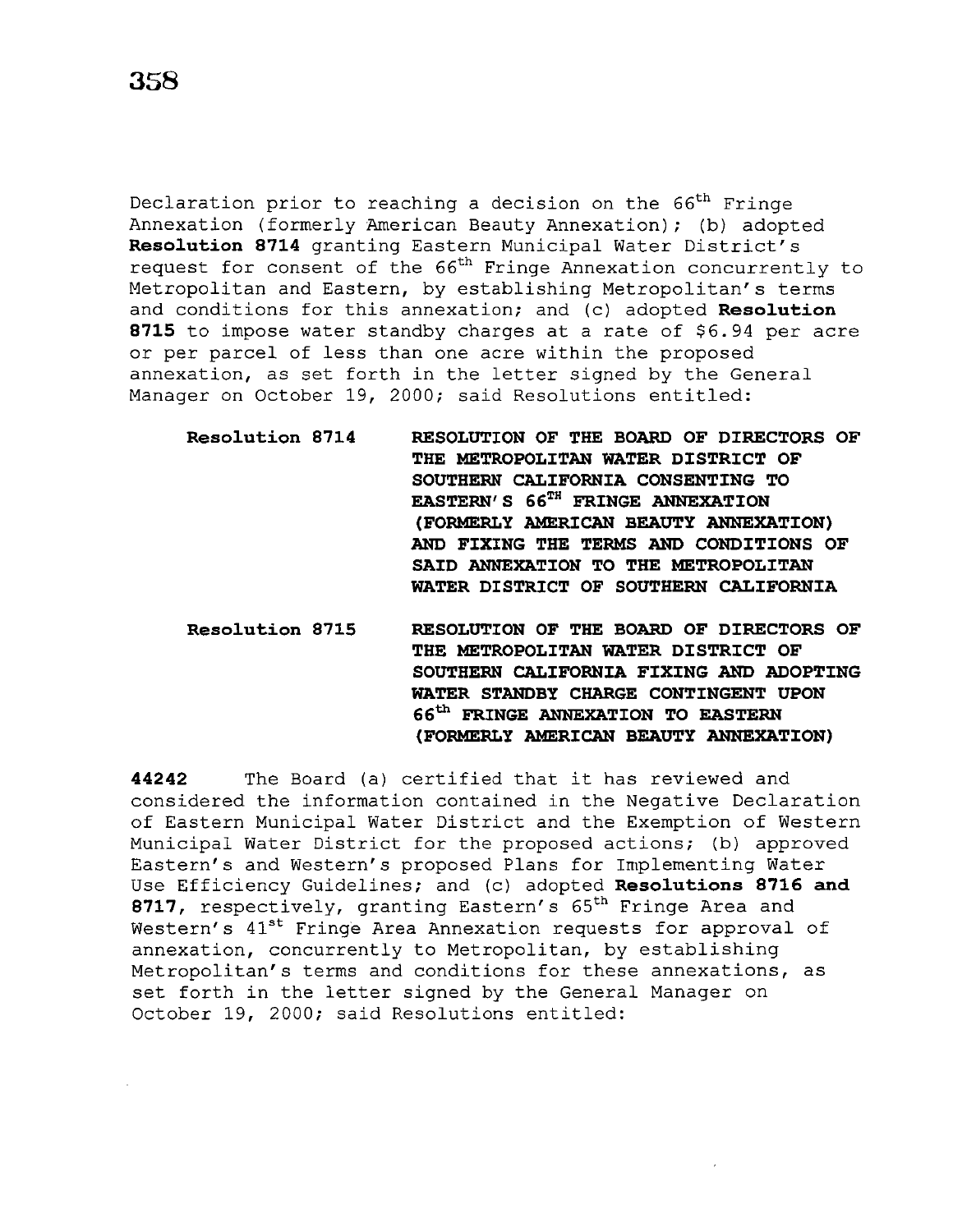**Resolution 8716 RESOLUTION OF THE BOARD OF DIRECTORS OF THE METROPOLITAN WATER DISTRICT OF SOUTHERN CALIFORNIA CONSENTING TO EASTERN'S 65TH FRINGE AREA ANNEXATION AND FIXING THE TERMS AND CONDITIONS OF SAID ANNEXATION TO THE METROPOLITAN WATER DISTRICT OF SOUTHERN CALIFORNIA** 

**Resolution 8717 RESOLUTION OF THE BOARD OF DIRECTORS OF THE METROPOLITAN WATER DISTRICT OF SOUTHERN CALIFORNIA CONSENTING TO**  WESTERN'S 41<sup>ST</sup> FRINGE AREA ANNEXATION **AND FIXING THE TERMS AND CONDITIONS OF SAID ANNEXATION TO THE METROPOLITAN WATER DISTRICT OF SOUTHERN CALIFORNIA** 

Director Mylne requested to be recorded as abstaining.

**44243** The Board authorized (1) \$43.5 million (Appropriation No. 15173, No. 7) from the Construction Funds for the Jensen and Mills Oxidation Retrofit Program (ORP); (2) the General Manager to have all work performed as described in his letter signed on October 19, 2000; and (3) awarded a construction contract in the amount of \$28.947 million to Kiewit Pacific Co. for the construction of Oxygen/Ozone Facilities for the Mills plant ORP.

**44244** Authorized the General Manager to amend the Main San Gabriel Basin Cyclic Storage Agreement as described in the letter signed by the General Manager on October 19, 2000.

**44245** Approved amendment of contract for legal services of McCutchen, Doyle, Brown & Enersen, LLP, in Soboba Band of Mission Indians v. Metropolitan Water District, United States Central District Court Case No. 00-04208 GAF (MANx), as set forth in the confidential letter signed by the General Counsel on October 20, 2000.

**44246** Authorized settlement in eminent domain action entitled Metropolitan Water District of Southern California v. Ruffen B. Kirkland, et al., San Bernardino County Superior Court Case No. SCVSS 61260, for the Inland Feeder Project, as set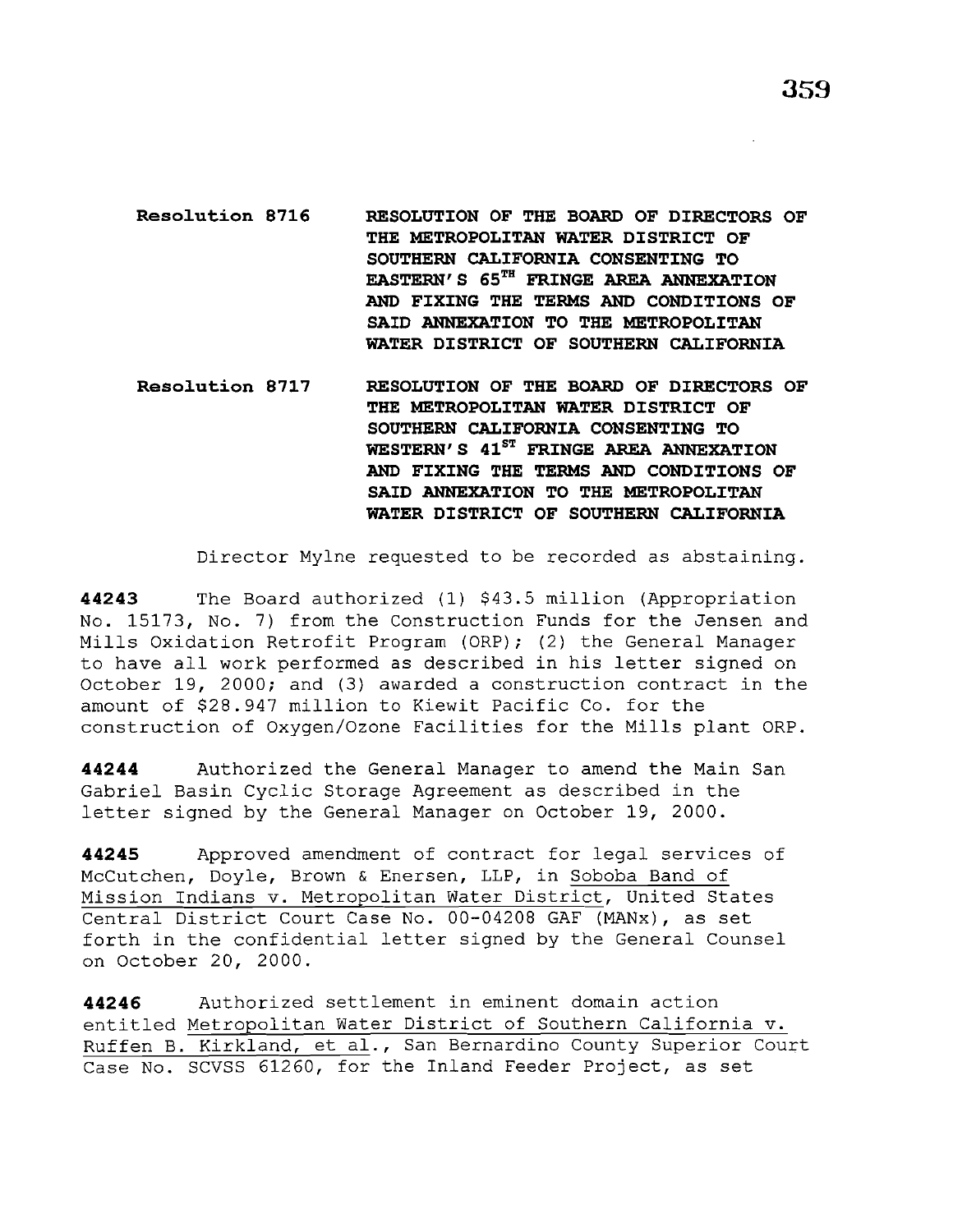forth in the confidential letters signed by the General Counsel on October 24 and supplemented on November 7, 2000.

Directors Lewis, Parker, Tinker, and Turner requested to be recorded as voting no.

**44247** The following communications were submitted to the Board for information:

- a. Status report for the Diamond Valley Lake Project for the month ending September 2000, signed by the General Manager on October 19, 2000.
- b. Status report for the Inland Feeder Project for the month ending September 2000, signed by the General Manager on October 24, 2000.

**44248** Chairman Pace reported the Museum Feasibility Committee will be developing a mission statement for the museum that will assist in the development of the theme, design criteria and theme. The Chair also reported he has designated five subcommittee chairs for the museum committee, as follows:

| Subcommittee                | Chair(s)                                    |
|-----------------------------|---------------------------------------------|
| Architectural<br>Historical | Director Wein<br>Directors Morris and Brick |
| Member Agency Coordination  | Directors Wright and Little                 |
| Landscaping                 | Director Grandsen                           |
| Museum Theme and Exhibits   | Director Mylne                              |

Additionally, the General Managers from the member agencies, Coachella Valley Water District, Imperial Irrigation District, and Palo Verde Water District will be included in a meeting to survey interest in participating in the development of the museum.

At the committee meeting, Allan Preston, interim Desert Facilities Manager, made a presentation on his development of the Metropolitan museum at Gene Headquarters. Mr. Preston suggested a letter be sent to all retirees asking for any artifacts they may have that could be included in exhibits at the museum.